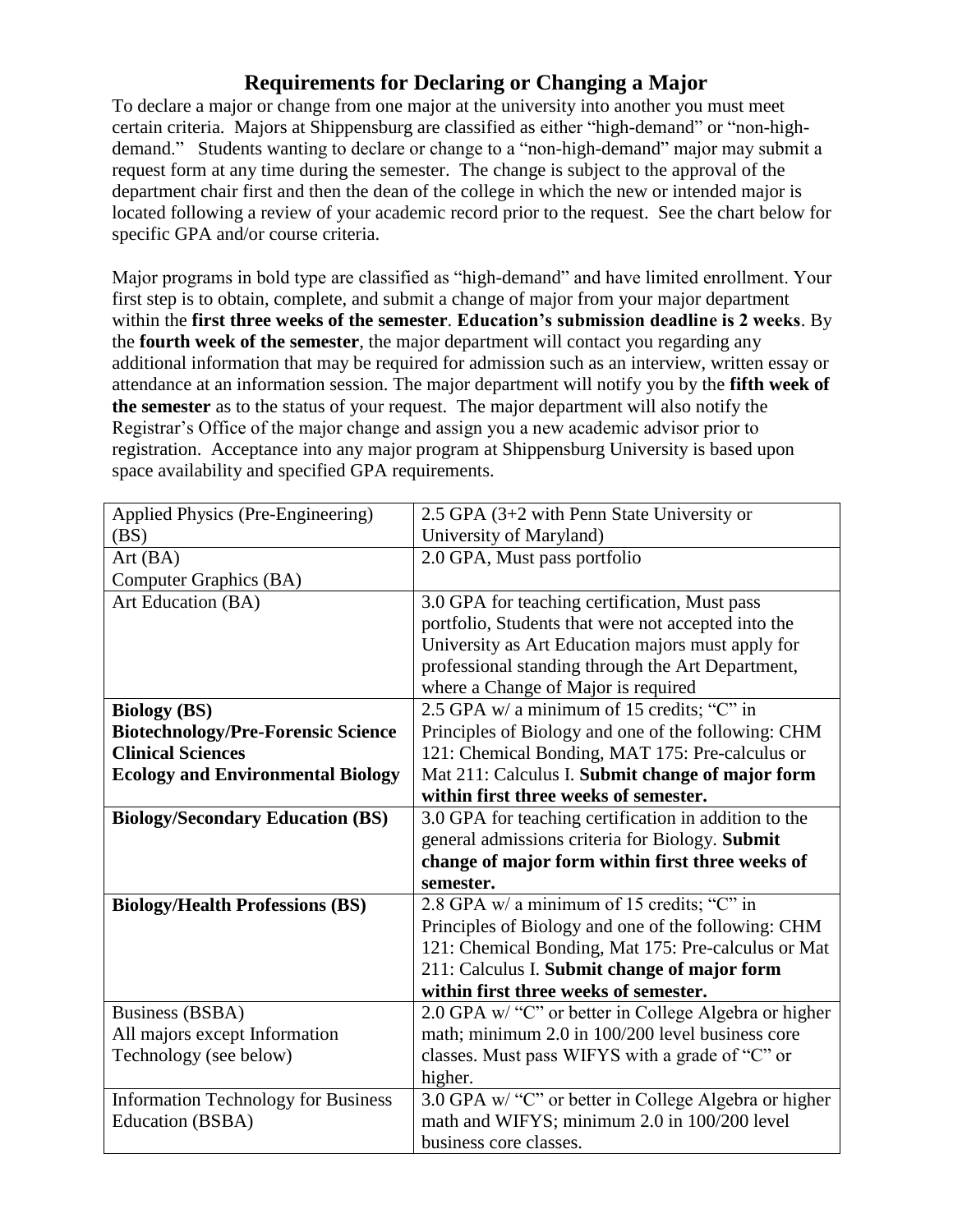| Chemistry (BS)                                 | $2.0$ GPA                                              |
|------------------------------------------------|--------------------------------------------------------|
| Biochemistry (BS)                              | $2.0$ GPA                                              |
| <b>Environmental Chemistry (BS)</b>            |                                                        |
| <b>Chemistry Business Concentration</b>        | $2.0$ GPA                                              |
| (BS)                                           |                                                        |
| <b>Chemistry Computational Chemistry</b>       | $2.0$ GPA                                              |
| (BS)                                           |                                                        |
| <b>Chemistry Forensics Concentration</b>       | $2.0$ GPA                                              |
| (BS)                                           |                                                        |
| Chemistry Pre-Pharmacy (BS)                    | 2.8 GPA                                                |
| Chemistry/Secondary Education (BS)             | 3.0 GPA for teaching certification                     |
| <b>Communication Journalism (BA)</b>           | 2.3 GPA; Submit change of major form within first      |
| <b>All concentrations</b>                      | three weeks of semester.                               |
| Computer Science (BS)                          | 2.0 GPA, Must earn a 'C' or better in CSC 110:         |
| All concentrations                             | Computer Science I; strong math skills                 |
| Computer Engineering (BS)                      | 2.0 GPA, Must earn a 'C' or better in CSC 110:         |
|                                                | Computer Science I; strong math skills                 |
| <b>Criminal Justice (BS)</b>                   | 2.75/3.0 GPA Submit change of major form within        |
|                                                | first three weeks of semester.                         |
| Earth Science/Secondary Ed. (BSEd)             | 3.0 GPA for teaching certification                     |
| Economics (BS)                                 | $2.0$ GPA                                              |
| <b>All Concentrations</b>                      |                                                        |
| <b>Elementary Education (BSEd)</b>             | See Teacher Education on Page 3                        |
| English (BA)                                   | $2.0$ GPA                                              |
| Writing Emphasis (BA)                          |                                                        |
| English/Secondary Certification (BA)           | 3.0 GPA for teaching certification                     |
| Exercise Science (BS)                          | 2.75 GPA w/ a minimum of 15 credits; "C" in            |
|                                                | Principles of Biology                                  |
| French (BA)                                    | $2.0$ GPA                                              |
| French/Secondary Certification (BA)            | 3.0 GPA for teaching certification                     |
| Geoenvironmental (BS)                          | $2.0$ GPA                                              |
| Geography-Geographic Information               | $2.0$ GPA                                              |
| Systems (GIS) (BS)                             |                                                        |
| Geography-Human Environmental                  | $2.0$ GPA                                              |
| Studies (BS)                                   |                                                        |
| Geography - Land Use (BS)                      | $2.0$ GPA                                              |
| Geography/Comprehensive Social                 | 3.0 GPA for teaching certification                     |
| Studies (BSEd)                                 |                                                        |
| Healthcare Administration (BS)                 | 2.0 GPA, at least 60 credits or an Associate's degree, |
|                                                | 5 years of related work experience, goal statement and |
|                                                | resume required for application. Offered only in       |
|                                                | Harrisburg or Gettysburg.                              |
| History (BA)                                   | $2.0$ GPA                                              |
| <b>Public History</b>                          |                                                        |
| History/Comprehensive Social Studies<br>(BSEd) | 3.0 GPA for teaching certification                     |
| Human Communication Studies (BA)               | $2.0$ GPA                                              |
| Interdisciplinary Arts (BA)                    | 2.0 GPA                                                |
| International Studies (BA)                     | 2.0 GPA                                                |
| Comparative & Global Cultures                  |                                                        |